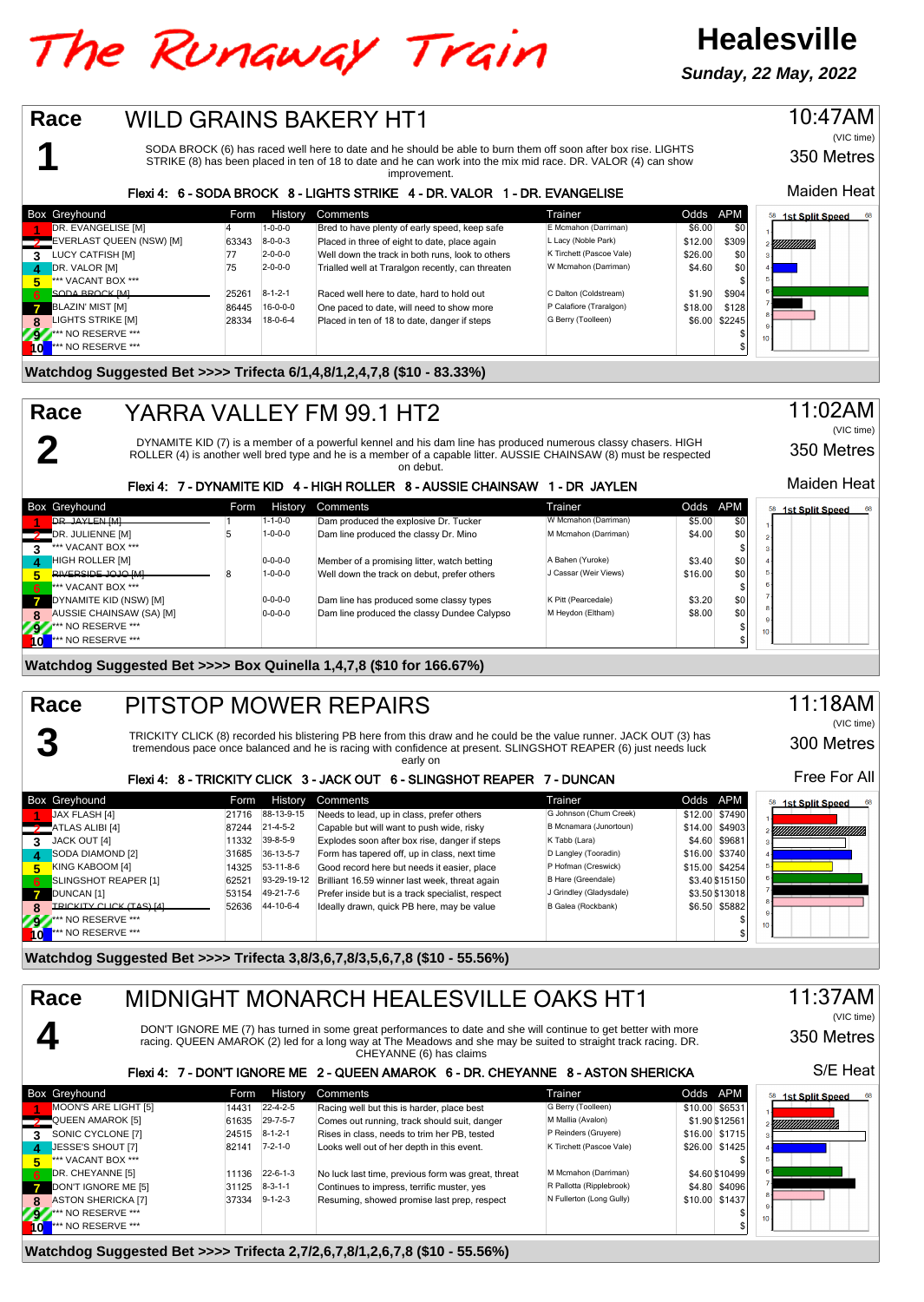#### **Healesville** The Runaway Train **Sunday, 22 May, 2022Race** MIDNIGHT MONARCH HEALESVILLE OAKS HT2 11:54AM

SEKOLA (8) was far from disgraced when narrowly beaten here last week and she can go one better today. KARMEN KRISTY (4) has the class edge and she will keep the pressure on from the outset. DON'T TELL JULIE (7) can run a

cheeky race

#### Flexi 4: 8 - SEKOLA 4 - KARMEN KRISTY 7 - DON'T TELL JULIE 2 - JEBRYNAH LUNA

|              | Box Greyhound           | Form  | History         | Comments                                         | Trainer                      | Odds APM         | 68<br>58<br>1st Split Speed |
|--------------|-------------------------|-------|-----------------|--------------------------------------------------|------------------------------|------------------|-----------------------------|
|              | LADY WYNAL [6]          | F5354 | $10-2-0-2$      | Resuming, may need the run, place best           | W Fairlie (Drouin Sth)       | \$593<br>\$14.00 |                             |
|              | JEBRYNAH LUNA [7]       | 3213  | $4 - 1 - 1 - 2$ | Showing promise, settles on the speed, respect   | B Sykes (Upper Beaconsfield) | \$10.00 \$1990   |                             |
|              | SONIC SHOCKWAVE [6]     | 62221 | $10-2-4-1$      | Improving type but likely to need it easier      | P Reinders (Gruyere)         | \$21.00 \$3546   |                             |
|              | KARMEN KRISTY (NSW) [5] | 31427 | 40-12-3-9       | Brilliant effort two runs back, danger if steps  | D Mckenzie (Tynong North)    | \$1.70 \$15752   |                             |
|              | *** VACANT BOX ***      |       |                 |                                                  |                              |                  |                             |
| 6            | DR. BELLA [6]           | 66387 | $10-2-1-1$      | Likely to get run off her feet mid race, tested  | W Mcmahon (Darriman)         | \$26.00 \$3415   |                             |
| $\mathbf{z}$ | DON'T TELL JULIE [6]    | 77552 | $19-2-5-1$      | Better than form, has early speed, threat        | K Tirchett (Pascoe Vale)     | \$12.00 \$3162   |                             |
|              | SEKOLA [7]              | 41262 | $5 - 1 - 2 - 0$ | Brilliant effort last week, draw suits, go close | A Peat (Axedale)             | \$4.00 \$8902    |                             |
| 79           | *** NO RESERVE ***      |       |                 |                                                  |                              |                  | 10 <sub>1</sub>             |
|              | *** NO RESERVE ***      |       |                 |                                                  |                              |                  |                             |

#### **Watchdog Suggested Bet >>>> Win 8**

**5**

**6**

**7**

**Race**

GRV VIC BRED ROAD TO THE DIAMOND FINAL

PANAMA CANAL (5) is blessed with breathtaking pace once balanced and he will be carving out time on the arm. STRUCK GOLD (6) is a star prospect and he will be much better for the run here last week. ACTION GIRL (3) has been enormous in her past two

#### Flexi 4: 5 - PANAMA CANAL 6 - STRUCK GOLD 3 - ACTION GIRL 7 - REVOLUTION

|    | <b>Box Greyhound</b>         | Form  | <b>History</b>    | Comments                                          | Trainer                          | Odds APM        | <sup>58</sup> 1st Split Speed<br>-68 |
|----|------------------------------|-------|-------------------|---------------------------------------------------|----------------------------------|-----------------|--------------------------------------|
|    | STUDLEY [5]                  | 13383 | 49-13-13-9        | Honest as they come, ideally drawn, place         | L Moore (Bagshot)                | \$12.00 \$17225 |                                      |
|    | ZEEBA'S LEGACY [5]           | 16442 | 40-14-3-4         | Well beaten in his heat, will need it easier      | A Langton (Anakie)               | \$18.00 \$9623  | YIIIIIIIIIIIIIIIIIIIIII              |
|    | <b>ACTION GIRL [4]</b>       | 11811 | $15-12-1-0$       | Enormous in her past two, threat if steps away    | G Peach (Cape Clear)             | \$3.40 \$10091  |                                      |
|    | PLAN AHEAD [5]               | 34123 | 59-10-13-15       | Strong type, place claims if finds the rail early | A Langton (Anakie)               | \$12.00 \$12950 |                                      |
|    | PANAMA CANAL [4]             | 11111 | $12 - 11 - 0 - 1$ | Ridiculous talent, can cross and lead, looks good | J Hopkins (Junction Village)     | \$2.20 \$23276  |                                      |
| 6. | STRUCK GOLD [5]              | 11112 | $13-9-1-0$        | Better for the run here last week, clear danger   | G Peach (Cape Clear)             | \$9.00 \$17030  |                                      |
|    | REVOLUTION [4]               | 11261 | $10 - 7 - 1 - 1$  | Draw helped last week, good muster, still respect | H Manolitsis (Lysterfield South) | \$7.50 \$5521   |                                      |
| 8. | SPEEDY GARRY [5]             | 74333 | $36-9-9-8$        | Likely to find this class beyond him, next time   | B Galea (Rockbank)               | \$51.00 \$4776  |                                      |
|    | $\sqrt{9}$ LEEKY LEE [5] (4) | 22223 | 66-8-13-13        | Runs into a few good ones, out of his depth       | C Haigh (Crossover)              | \$81.00 \$4990  |                                      |
|    | KING OF ALL I51 Res          | 36444 | $53 - 7 - 6 - 11$ | Beaten in all three runs here, prefer to watch    | G Doyle (Mulgrave)               | \$99.00 \$7078  |                                      |

#### **Watchdog Suggested Bet >>>> Trifecta 5,6/3,5,6,7/1,3,4,5,6,7 (\$10 - 41.67%)**

#### HEALESVILLE DERBY HT1 **Race**

ZIGZAG CABANG (3) was a scorching 22.25 Geelong winner two runs back and he should prove hard to hold out. JEFFERSON COUNTY (6) owns a blistering 19.04 PB here and he will appreciate the empty draw inside. I'M TALKING (8) shows promise

#### Flexi 4: 3 - ZIGZAG CABANG 6 - JEFFERSON COUNTY 8 - I'M TALKING 2 - BUSTED BILLY

|    | <b>Box Greyhound</b>          | Form  | History          | Comments                                         | Trainer                   | Odds APM        | <b>1st Split Speed</b><br>68<br>58 |
|----|-------------------------------|-------|------------------|--------------------------------------------------|---------------------------|-----------------|------------------------------------|
|    | MAX GOES BANG (NSW) [5]       | 14145 | $7 - 3 - 0 - 0$  | Shows promise but meets a couple of rockets      | B Vandemaat (Healesville) | \$21.00 \$1696  |                                    |
|    | BUSTED BILLY [4]              | 45412 | $25 - 8 - 6 - 3$ | Last two runs have been super, keep safe         | D Geall (Lara)            | \$10.00 \$10927 | ,,,,,,,,,,,,,,,,,,,,,,,,,,,,,,     |
|    | ZIGZAG CABANG [2]             | 12112 | 34-15-5-5        | Excels here, scorching win two runs back, yes    | G Berry (Toolleen)        | \$2.80 \$17816  |                                    |
|    | GEO <sub>[6]</sub>            | 45111 | $7 - 3 - 2 - 0$  | Improving with every run, include in exotics     | W Mcmahon (Darriman)      | \$12.00 \$4629  |                                    |
|    | *** VACANT BOX ***            |       |                  |                                                  |                           |                 |                                    |
| 6  | JEFFERSON COUNTY [3]          | 13188 | 25-10-2-4        | Blistering PB here, empty draw helps, danger     | G Johnson (Chum Creek)    | \$2.40 \$25479  |                                    |
|    | <b>ASTON GAMBLE [5]</b>       | 11715 | $21 - 7 - 3 - 0$ | Strong type but prefer on a turning track, place | B Magri (Avalon)          | \$9.00 \$11334  |                                    |
| 8  | I'M TALKING [7]               | 5216  | $4 - 1 - 1 - 0$  | Cracking Bendigo winner, draw suits, threat      | A Galea (Sunshine North)  | \$8.00 \$1848   |                                    |
| ж  | <b>At AND RESERVE ***</b>     |       |                  |                                                  |                           |                 | 10 <sub>1</sub>                    |
| ۱o | <sup>***</sup> NO RESERVE *** |       |                  |                                                  |                           |                 |                                    |

**Watchdog Suggested Bet >>>> Trifecta 3,6/2,3,6,8/2,3,4,6,8 (\$10 - 55.56%)**



**Watchdog Suggested Bet >>>> Win 1**

S/E Heat

(VIC time)

350 Metres



350 Metres

(VIC time)

Grade 5 Final

350 Metres

S/E Heat

(VIC time)

12:29PM

12:14PM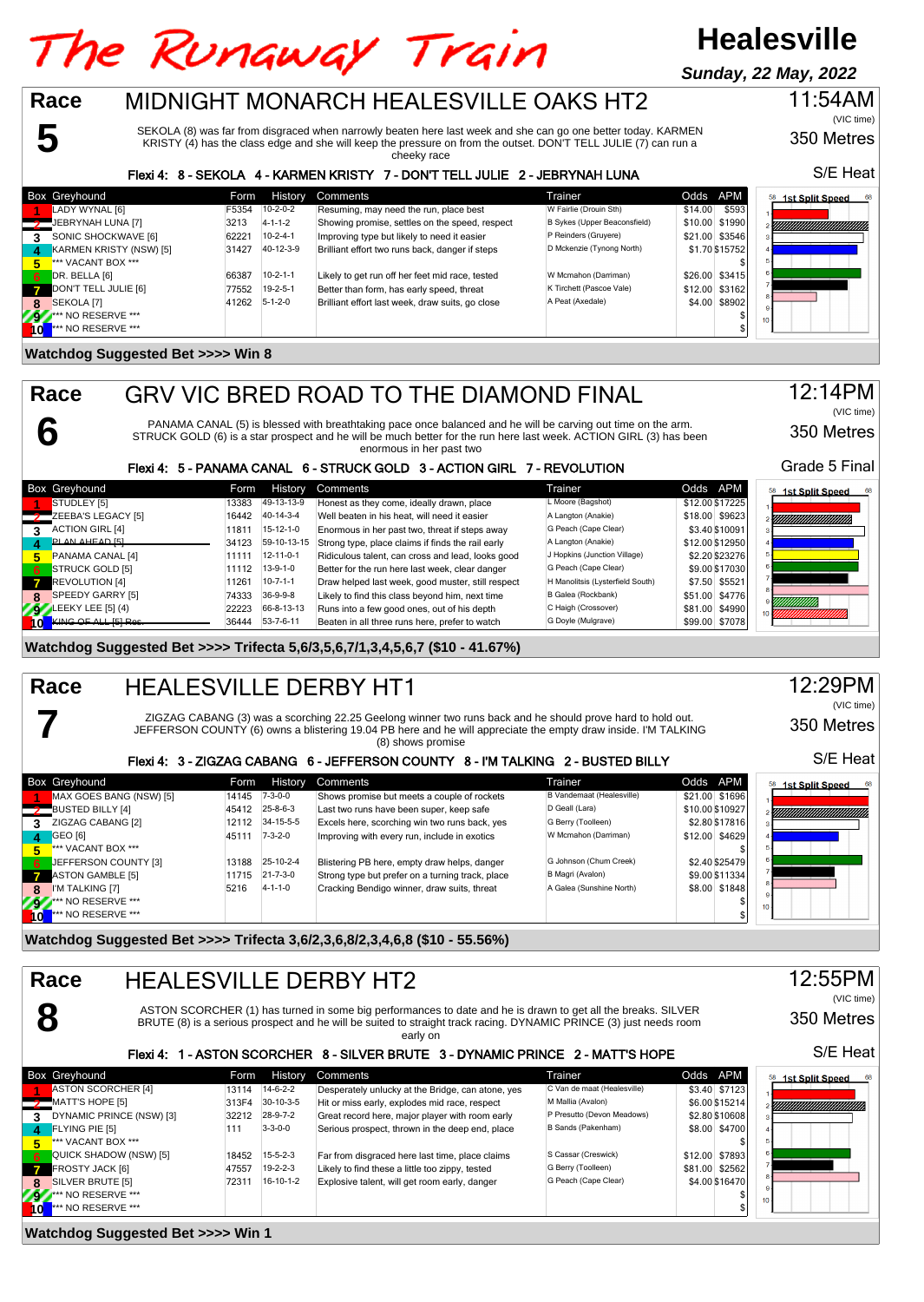# The Runaway Train

HEALESVILLE DERBY HT3

# **Healesville**

**Sunday, 22 May, 2022**

### 1:19PM (VIC time)

HILL TOP JONNIE (4) has been enormous in his past two and he is expected to lead throughout again. PHOTO MAN (1) has class on his side and he will keep the pressure on from the outset. IN A BLUE (7) is suitably drawn out wide.

#### Flexi 4: 4 - HILL TOP JONNIE 1 - PHOTO MAN 7 - IN A BLUE 8 - MR. DAZZLING

|          | <b>Box Greyhound</b>              | Form  | History          | Comments                                          | Trainer                   | Odds APM       | <b>1st Split Speed</b><br>68 |
|----------|-----------------------------------|-------|------------------|---------------------------------------------------|---------------------------|----------------|------------------------------|
|          | <b>PHOTO MAN [5]</b>              | 13156 | $18 - 8 - 2 - 4$ | Class edge, good mid race pace, danger            | G Clifton (Tynong Nth)    | \$2.80 \$43120 |                              |
|          | SHIMA SHEEN [3]                   | 15611 | 24-9-7-0         | Great record here but runs into a few good ones   | G Selkrig (Devon Meadows) | \$6.00 \$14717 | Y <i>MMMMMMMMMM</i>          |
| 3        | *** VACANT BOX ***                |       |                  |                                                   |                           |                |                              |
| $\Delta$ | HILL TOP JONNIE [3]               | 73311 | $15-8-1-2$       | Last two runs have been enormous, yes             | D Geall (Lara)            | \$3.00 \$12052 |                              |
| 5        | <b>FASCINATE AUSSIE (NSW) [5]</b> | 22122 | $15-6-6-1$       | Promising speedster but this is beyond him        | S Cassar (Creswick)       | \$10.00 \$9290 |                              |
| 6        | *** VACANT BOX ***                |       |                  |                                                   |                           |                |                              |
|          | IN A BLUE [5]                     | 73123 | $37 - 8 - 8 - 6$ | Can stay wide, powerful type, major player        | B Magri (Avalon)          | \$9.00 \$12522 |                              |
| -8       | MR. DAZZLING [5]                  | 16121 | $23 - 7 - 8 - 2$ | Brilliant at the Bridge, draw suits, value runner | D Ryan (Boronia)          | \$7.00 \$6803  |                              |
|          | ** NO RESERVE ***                 |       |                  |                                                   |                           |                | 10 <sup>1</sup>              |
|          | *** NO RESERVE ***                |       |                  |                                                   |                           |                |                              |

#### **Watchdog Suggested Bet >>>> Win 4**

**9**

**10**

**11**

**12**

**Race**

**Race**

**Race**

## JASON McKEOWN PHOTOGRAPHY

BENCHESTER (8) is racing with confidence and he should have enough pace to cross and lead. ROLLING STONE (6) was a brilliant winner here when resuming and he just needs room early on. ALLAN COE (1) will be strong in the run

home.

| Flexi 4: 8 - BENCHESTER 6 - ROLLING STONE 1 - ALLAN COE 4 - ALAMOSA BILL |                           |                                                  |                           |                |                              |  |  |
|--------------------------------------------------------------------------|---------------------------|--------------------------------------------------|---------------------------|----------------|------------------------------|--|--|
| Box Greyhound                                                            | History<br>Form           | Comments                                         | Trainer                   | Odds APM       | <b>1st Split Speed</b><br>68 |  |  |
| ALLAN COE [5]                                                            | $9 - 3 - 2 - 2$<br>33822  | Powerful type, scrapes the paint, can threaten   | G Selkrig (Devon Meadows) | \$6.50 \$4525  |                              |  |  |
| ELAMROVANT LAD [5]                                                       | $16 - 5 - 1 - 4$<br>23718 | Back in form but this is harder, place best      | S Hooke (Bushfield)       | \$10.00 \$6780 | <u>VIIIIIIIIIIIIIIIIII</u>   |  |  |
| BLACKPOOL ASTRO [5]<br>3                                                 | 88-15-21-12<br>71151      | Excels here but will need luck early, place best | I Beattie (Laceby)        | \$8.00 \$6893  |                              |  |  |
| ALAMOSA BILL [5]<br>$\mathbf{A}$                                         | 27812 57-12-17-4          | Last two runs have been handy, must keep safe    | B Galea (Rockbank)        | \$9.00 \$3811  |                              |  |  |
| IVANKA TEA [5]<br>5                                                      | 40-6-5-2<br>42511         | Likely to find this class beyond her, tested     | G Gledhill (Coomboona)    | \$26.00 \$4507 |                              |  |  |
| <b>ROLLING STONE [4]</b><br>6.                                           | $21 - 9 - 6 - 2$<br>32518 | Impressive win when resuming, danger with luck   | K Pitt (Pearcedale)       | \$3.40 \$2143  |                              |  |  |
| MAGIC MARK [5]                                                           | 52-12-1-8<br>41833        | Front runner, too much pace in this event, risky | D Millier (Pakenham)      | \$41.00 \$5510 |                              |  |  |
| BENCHESTER [4]                                                           | 95-35-19-18<br>11121      | Racing with confidence, can cross early, yes     | M Morrissey (Junortoun)   | \$3.20 \$17354 |                              |  |  |
| FRATERNITY [5] (8)<br>292                                                | $20 - 4 - 3 - 7$<br>31734 | Solidly placed two runs back, place hope again   | D Furey (Pearcedale)      | \$10.00 \$5716 |                              |  |  |
| THREE REARS [5] Res<br>10                                                | 49-5-6-13<br>F3357        | Just not up to this level, look to others        | A Galea (Sunshine North)  | \$51.00 \$3719 |                              |  |  |

#### **Watchdog Suggested Bet >>>> Trifecta 6,8/1,4,6,8/1,2,3,4,6,8 (\$10 - 41.67%)**

#### TRIALS EVERY WEDNESDAY **Race**

DR. SLATS (4) can run the hands off the clock and he should be able to burn them off soon after box rise. JAZZ OPERA (6) is normally very reliable early and she will be suited to this track. SHE'S EXQUISITE (7) can fire fresh

#### Flexi 4: 4 - DR. SLATS 6 - JAZZ OPERA 7 - SHE'S EXQUISITE 8 - TEAM STAFFING

|              | <b>Box Greyhound</b>               | Form  | History           | Comments                                        | Trainer                      | Odds APM       | 1st Split Speed |
|--------------|------------------------------------|-------|-------------------|-------------------------------------------------|------------------------------|----------------|-----------------|
|              | GOLDEN BOY [5]                     | 75452 | 57-11-7-11        | Every chance last time, will need it easier     | I Beattie (Laceby)           | \$10.00 \$3998 |                 |
|              | ON THE MEND [4]                    | 43764 | $25 - 5 - 0 - 6$  | Quick PB here but down on best form, risky      | G Gledhill (Coomboona)       | \$14.00 \$5071 | UMMUMMUMM       |
|              | MARCUS MOLONEY [5]                 | 43631 | $18-4-4-4$        | Showing promise, continues to improve, place    | A Richardson (Bushfield)     | \$7.50 \$6463  |                 |
| $\mathbf{A}$ | DR. SLATS [5]                      | 11143 | $22 - 11 - 4 - 2$ | Drops the hammer soon after box rise, yes       | W Mcmahon (Darriman)         | \$1.90 \$9535  |                 |
|              | CYPRESS BALE (NSW) [4]             | 52127 | 61-10-10-6        | Pace either side is a worry, prefer to watch    | A Richardson (Bushfield)     | \$21.00 \$7322 |                 |
| <b>67</b>    | JAZZ OPERA [5]                     | 37143 | 41-12-7-6         | Comes out running, track may suit, danger       | N Presutto (Devon Meadows)   | \$4.60 \$12107 |                 |
|              | $\blacksquare$ SHE'S EXQUISITE [5] | 16525 | $16 - 7 - 1 - 0$  | Resuming, good record here over 350m, threat    | D Furey (Pearcedale)         | \$8.00 \$6067  |                 |
| я            | <b>TEAM STAFFING [5]</b>           | 31213 | $18 - 4 - 7 - 2$  | Wide runner, racing with confidence, keep safe  | G O'keeffe (Neerim Junction) | \$12.00 \$9539 |                 |
|              | MIGHTY TRACEY [5] (3)              | 22378 | 99-12-21-8        | One paced and will get run off her feet         | J Brown (Nyora)              | \$51.00 \$1583 |                 |
|              | 10 HALF A DOUBLE (NSW) ISI Res     | 4731  | 86-13-10-13       | In form but this class is beyond her, next time | L Lacy (Noble Park)          | \$51.00 \$6147 |                 |

**Watchdog Suggested Bet >>>> Exacta 4/6,7,8 (\$10 for 333.33%)**

# STRAIGHT RACING....GREAT RACING

MURT LAW (1) has a great record here and he is drawn to get all the breaks today. YIP YAP (8) continues to improve and he will dial up the pressure mid race. CHOP (6) will be very strong in the run to the line.

#### Flexi 4: 1 - MURT LAW 8 - YIP YAP 6 - CHOP 4 - NULLIFY

|            | Box Greyhound          | Form  | <b>History</b>    | Comments                                         | Trainer                      | Odds APM |                 | <b>1st Split Speed</b><br>58 |
|------------|------------------------|-------|-------------------|--------------------------------------------------|------------------------------|----------|-----------------|------------------------------|
|            | MURT LAW (QLD) [5]     | 53512 | 42-8-8-2          | Class edge, loves racing here, take catching     | I Beattie (Laceby)           |          | \$2.40 \$4239   |                              |
|            | BLAZING SAL [5]        | 21141 | $19 - 7 - 2 - 1$  | In form but rises in class, place preferred      | M Salvatore (Plenty)         |          | \$6.00 \$5787   | YMMMMM),                     |
|            | RICCARTON WEAVER [5]   | 37136 | 59-6-9-14         | Far from disgraced last time, can run a drum     | A Helleren (Boronia)         |          | $$10.00$ \$3535 |                              |
| 4          | NULLIFY [5]            | 25613 | 29-6-6-5          | Racing well but drawn to find bother, tested     | A Powell (Stanhope)          |          | \$9.00 \$2251   |                              |
|            | <b>ITCHY KAALA [5]</b> | 88181 | $73 - 8 - 7 - 7$  | Hit or miss early, may get crowded early, risky  | G Gledhill (Coomboona)       |          | \$16.00 \$4795  |                              |
| 6.         | CHOP [5]               | 35356 | $20 - 4 - 5 - 4$  | Strong type, can stay wide, looks a threat       | G O'keeffe (Neerim Junction) |          | \$8,00 \$4870   |                              |
| <b>ATT</b> | CALL ME BLUEY [5]      | 35387 | $10-3-0-3$        | Resuming, solid trial effort, include in exotics | A Galea (Sunshine North)     | \$11.00  | \$96            |                              |
| 8.         | YIP YAP [5]            | 8171  | $7-4-0-0$         | Showing promise, gets room early, main danger    | R Romyn (Seymour)            |          | \$4.80 \$3452   |                              |
|            | KING OF ALL [5] Res.   | 36444 | $53 - 7 - 6 - 11$ | Just not racing well enough, prefer others       | G Doyle (Mulgrave)           |          | \$26.00 \$7078  |                              |
| 10         | LIBERTY ROYAL [5] (5)  | 17526 | 51-5-10-8         | Likely to find this class beyond him, tested     | G Doyle (Mulgrave)           |          | \$41.00 \$4325  | ,,,,,,,,,,,                  |

#### **Watchdog Suggested Bet >>>> Quinella 1/4,6,8 (\$10 for 333.33%)**

S/E Heat

350 Metres



350 Metres

1:34PM

(VIC time)

## 300 Metres Grade 5

2:10PM

(VIC time)

68 ۰

### 1:55PM (VIC time)

300 Metres

Mixed 4/5